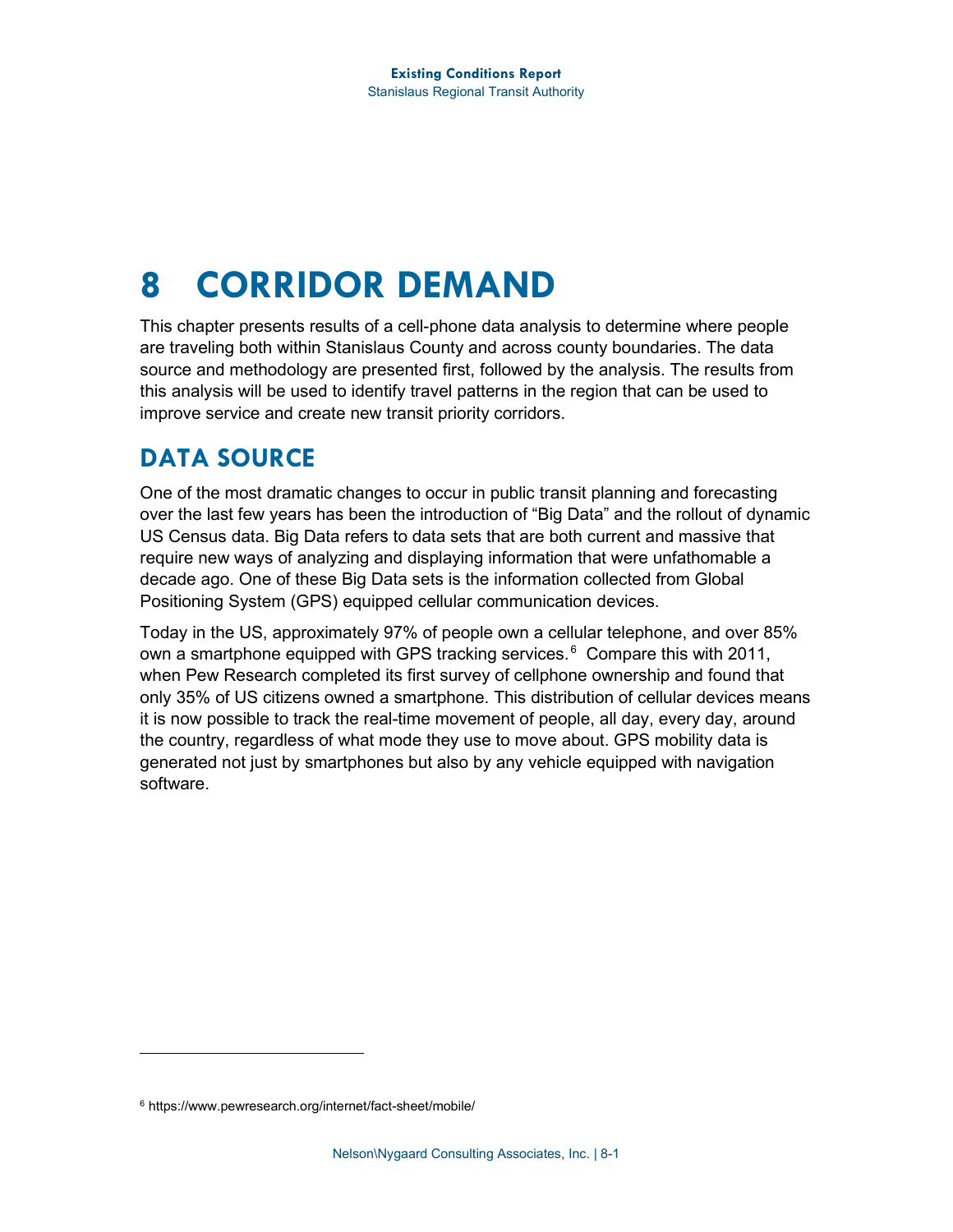# **StreetLight Analytics**

GPS data is collected by cellular service companies such as T-Mobile, AT&T, and Verizon, who then resell it to data aggregation/analysis services. One of the leaders in that field is StreetLight Analytics [\(www.StreetLightdata.com\)](http://www.streetlightdata.com/). Every month, StreetLight compiles, aggregates, indexes, and processes over 40 billion anonymized location records collected from smartphones, tablets, and navigation devices in connected cars and trucks. It then adds context from numerous other sources, like parcel data and digital road network data, to develop a comprehensive view of mobility across North America's vast network of roads, bike lanes, and sidewalks. Fehr & Peers has been a trusted partner of StreetLight for several years. For this project, Fehr & Peers worked closely with StreetLight to obtain travel data for trips by day of week and time of day for the entire Ride the S service area.

Data was collected for the months of May 2019 and May 2021, representing time periods both before and during the COVID-19 pandemic. The data was condensed down to create "typical days and time periods" as noted in the following paragraphs.<sup>[7](#page-1-0)</sup>

# **METHODOLOGY**

The first step in this analysis involved defining and selecting the appropriate zones to examine, and then selecting the relevant date ranges. That process was done collaboratively with Ride the S staff. Next, data records were cleaned so that mobility movements $<sup>8</sup>$  $<sup>8</sup>$  $<sup>8</sup>$  for freight and delivery vehicles could be removed from the data set.</sup>

The county was further divided into 40 "analysis" zones to facilitate planning activities. The zone sizes and boundaries were based on factors such as the geography of cities, the roadway network, the presence of key trip generators such as hospitals or schools, and natural and manmade landmarks that divide neighborhoods (such as Highway 99). These zones are shown in [Figure 92.](#page-2-0) Several zones were also created outside Stanislaus County so that it would be possible to explore regional travel in addition to local travel [\(Figure 93\)](#page-3-0).

<span id="page-1-0"></span> $72019$  was used as the baseline because it was the last full year of data prior to the onset of COVID-19. We wanted to see what travel was like—all travel, not just transit travel—in the last full period of normalcy prior to the pandemic.

<span id="page-1-1"></span> $8$  Mobility movements include all travel activity, including both freight and people. Freight and delivery movements are removed from StreetLight using a set of algorithms.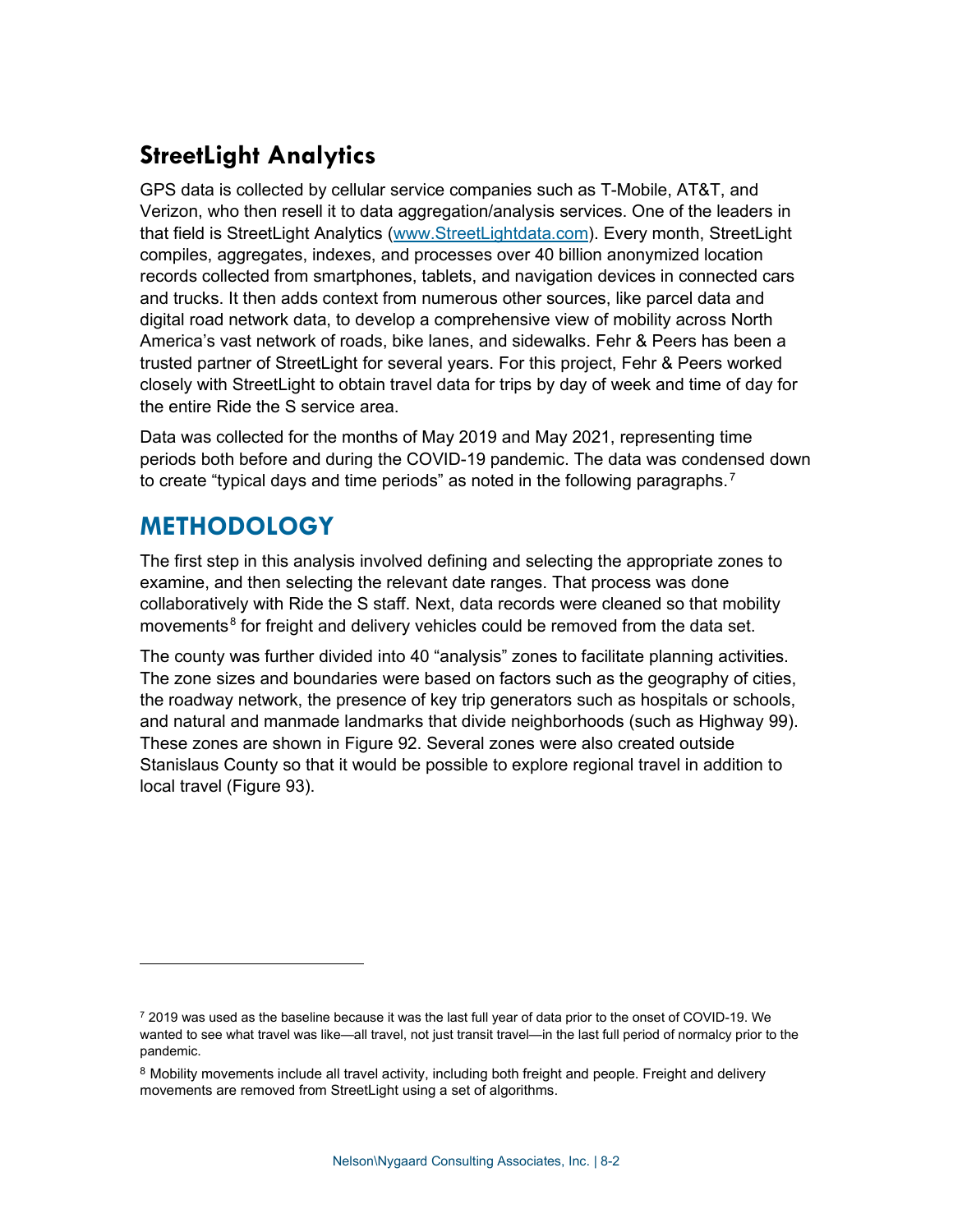#### **Existing Conditions Report**

Stanislaus Regional Transit Authority

<span id="page-2-0"></span>



Source: Fehr & Peers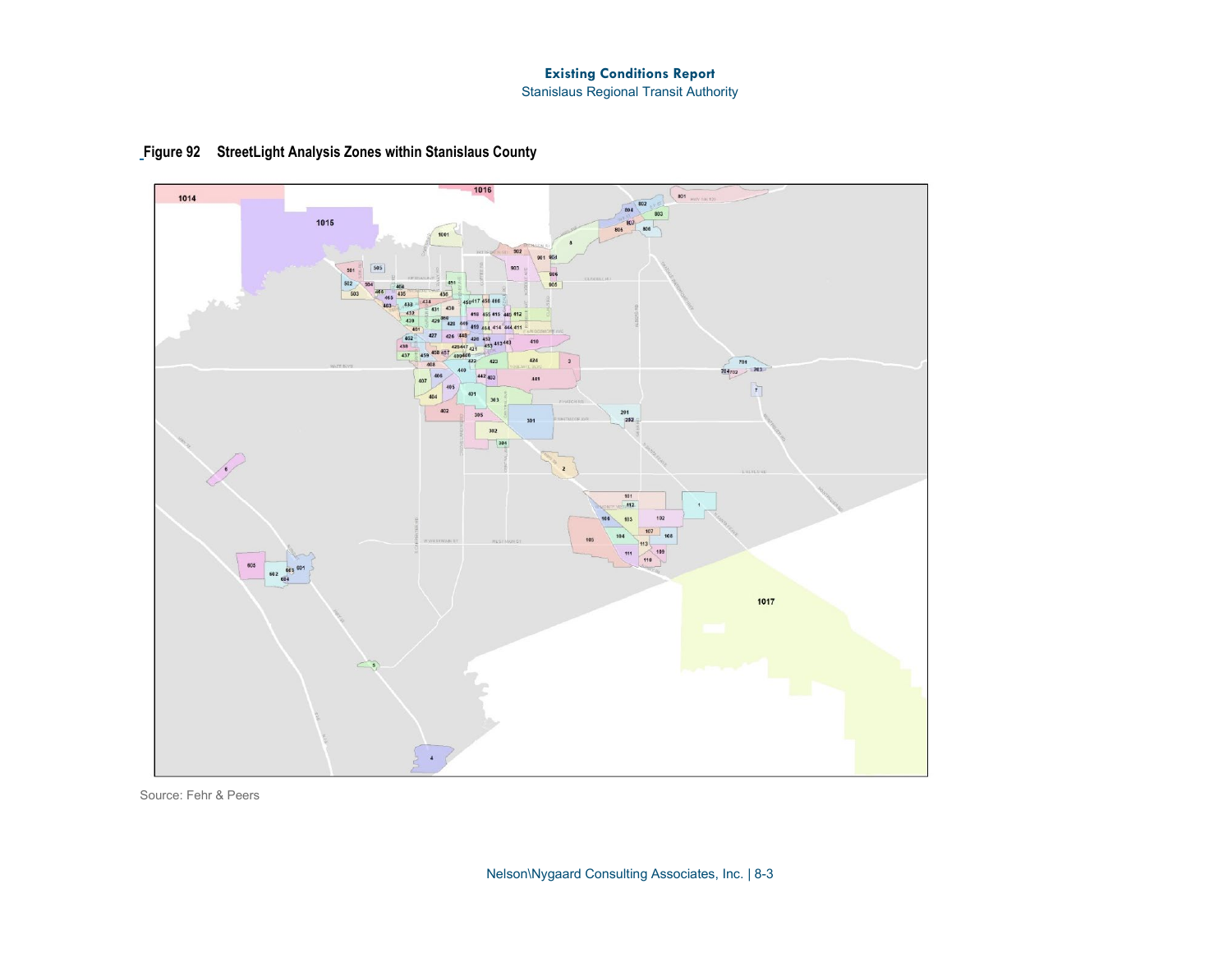<span id="page-3-0"></span>

### **Figure 93 StreetLight Analysis Zones Outside of Stanislaus County**

Source: Fehr & Peers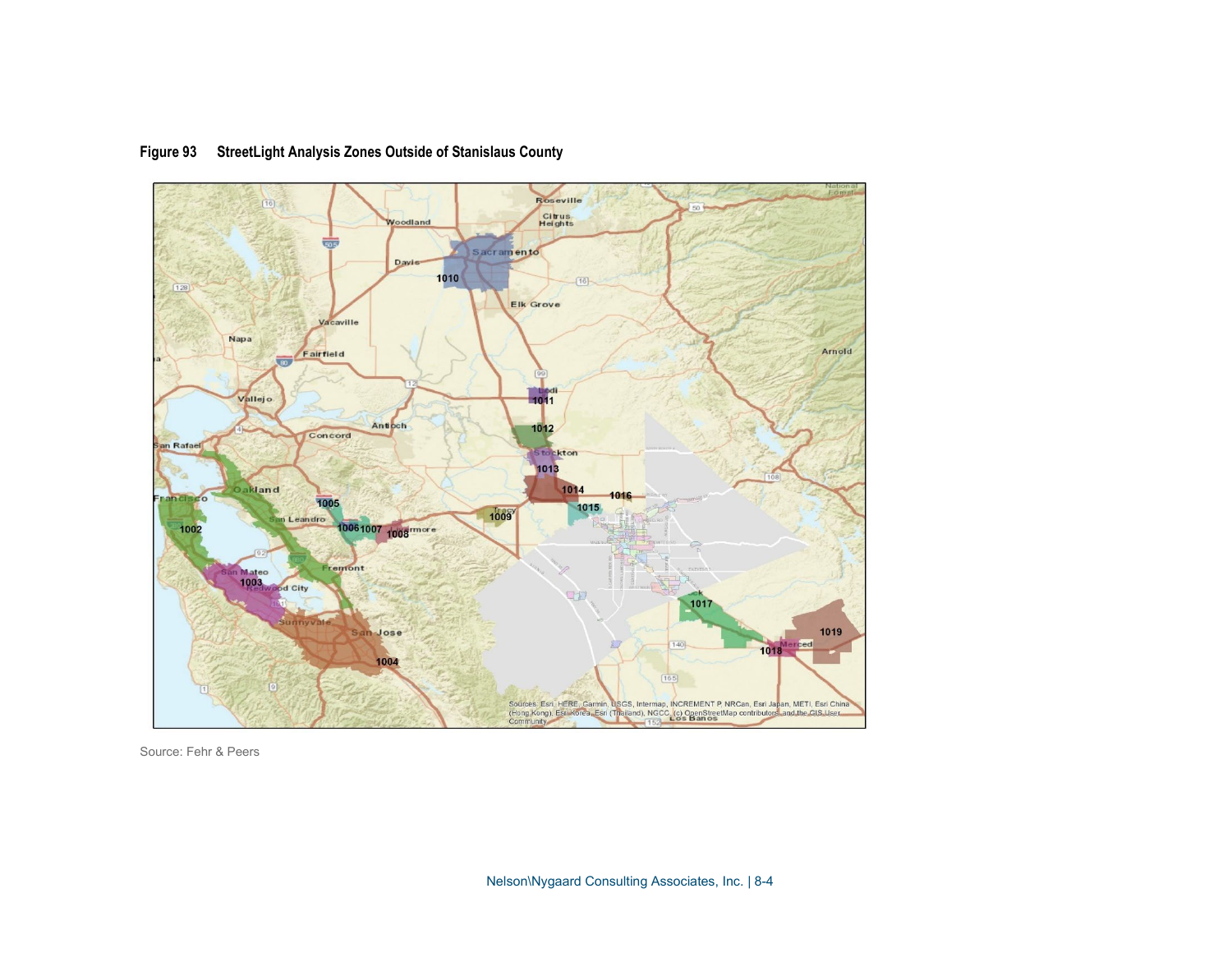Data was captured and placed in an Origin-Destination (O/D) Microsoft Excel Matrix. The matrix displays the "To" and "From" for each zone. After creating the matrix, both the pre-COVID and COVID timeframe datasets were aggregated into the following seven time periods that Fehr & Peers believes would be the most useful for service planning later in this project:

- 1. All day, weekday travel
- 2. Weekday AM peak period travel (8 AM to 9 AM)
- 3. Weekday midday travel (11 AM to 1 PM)
- 4. Weekday PM peak period travel (4 PM to 6 PM)
- 5. Weekday evening travel (7 PM to 9 PM)
- 6. All day, weekend travel
- 7. Weekend midday travel (11 AM to 1 PM)

An extensive set of Excel tables that show the origins and destinations of the seven analysis time frames and datasets for the Pre-COVID and COVID origin/destination data are housed here: [https://fehrandpeers-](https://fehrandpeers-my.sharepoint.com/:x:/p/k_mcnickle/EUhk9AOK6FJPgHxRaPgQmD8BkVlQTbdwD4RyCzRXmZOp0g?e=OuFvsL)

[my.sharepoint.com/:x:/p/k\\_mcnickle/EUhk9AOK6FJPgHxRaPgQmD8BkVlQTbdwD4RyC](https://fehrandpeers-my.sharepoint.com/:x:/p/k_mcnickle/EUhk9AOK6FJPgHxRaPgQmD8BkVlQTbdwD4RyCzRXmZOp0g?e=OuFvsL) [zRXmZOp0g?e=OuFvsL.](https://fehrandpeers-my.sharepoint.com/:x:/p/k_mcnickle/EUhk9AOK6FJPgHxRaPgQmD8BkVlQTbdwD4RyCzRXmZOp0g?e=OuFvsL)

The last step in the process involved moving the data into a visualization software designed for geospatial data analysis. Kepler software<sup>[9](#page-4-0)</sup> allows technical and nontechnical audiences to manipulate a large data set using a web browser and play back the geo-temporal trends over time.  $10$  The end result is a visual view of travel patterns and flows to and from each zone. The most useful application of the Kepler visualization will be during the service planning work when the planning team might wish to focus on a single zone and explore the travel activity into and out of specific zones. An example of a visualization for the top origin-destination pairs is shown in [Figure 94.](#page-5-0)

<span id="page-4-0"></span><sup>&</sup>lt;sup>9</sup> [www.kepler.gl](http://www.kepler.gl/)

<span id="page-4-1"></span> $10$  The Kepler database has been provided to Ride the S staff as a separate file. The database with all visual materials may be accessed via this link: https://fehrandpeers-

my.sharepoint.com/:f:/r/personal/k\_mcnickle\_fehrandpeers\_com/Documents/StanRTA%20Demand%20Analysis?c sf=1&web=1&e=nm5Lxs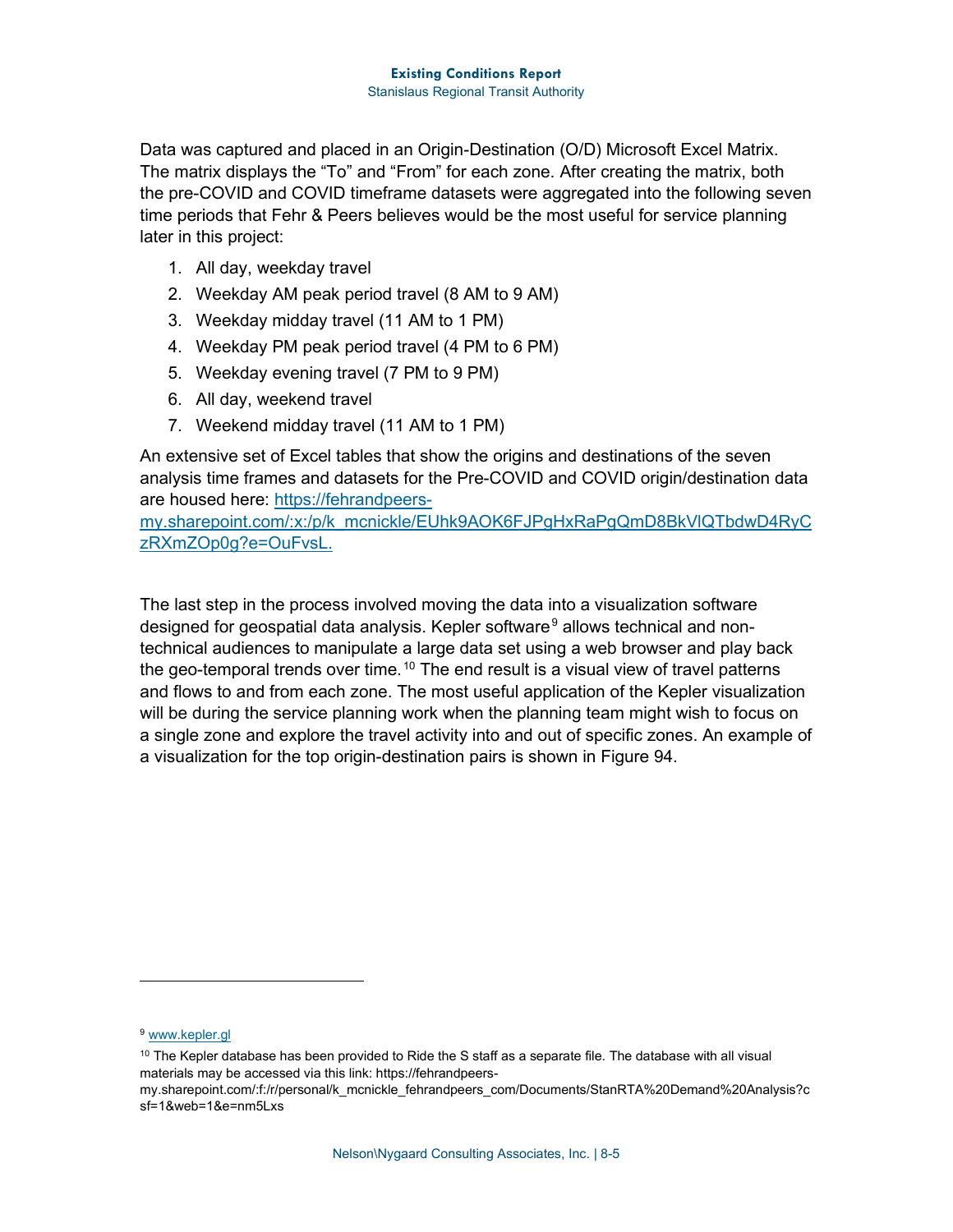

<span id="page-5-0"></span>**Figure 94 Example of Keplar Visualization** 

Source: StreetLight Data

# **ANALYSIS**

The Origin/Destination Zone table covering the 141 zones creates a matrix with 19,881 trip pairs (141 zones x 141 zones). The activity in any one zone on any particular day ranges from a low of 0 trips to a high of more than 22,000 trips. While it is possible to spend a lot of time analyzing data between zones or groups of zones at a micro level, that detailed trip analysis will be saved for the service planning portion of this project.

For now, the focus is on more macroscopic levels of movement and identifying predominant patterns of travel, or conversely, a lack of pattern where one was thought to have existed.

[Figure 95](#page-7-0) through [Figure 100](#page-9-0) shows countywide, inter-county and single zone trips, respectively, before and during COVID-19.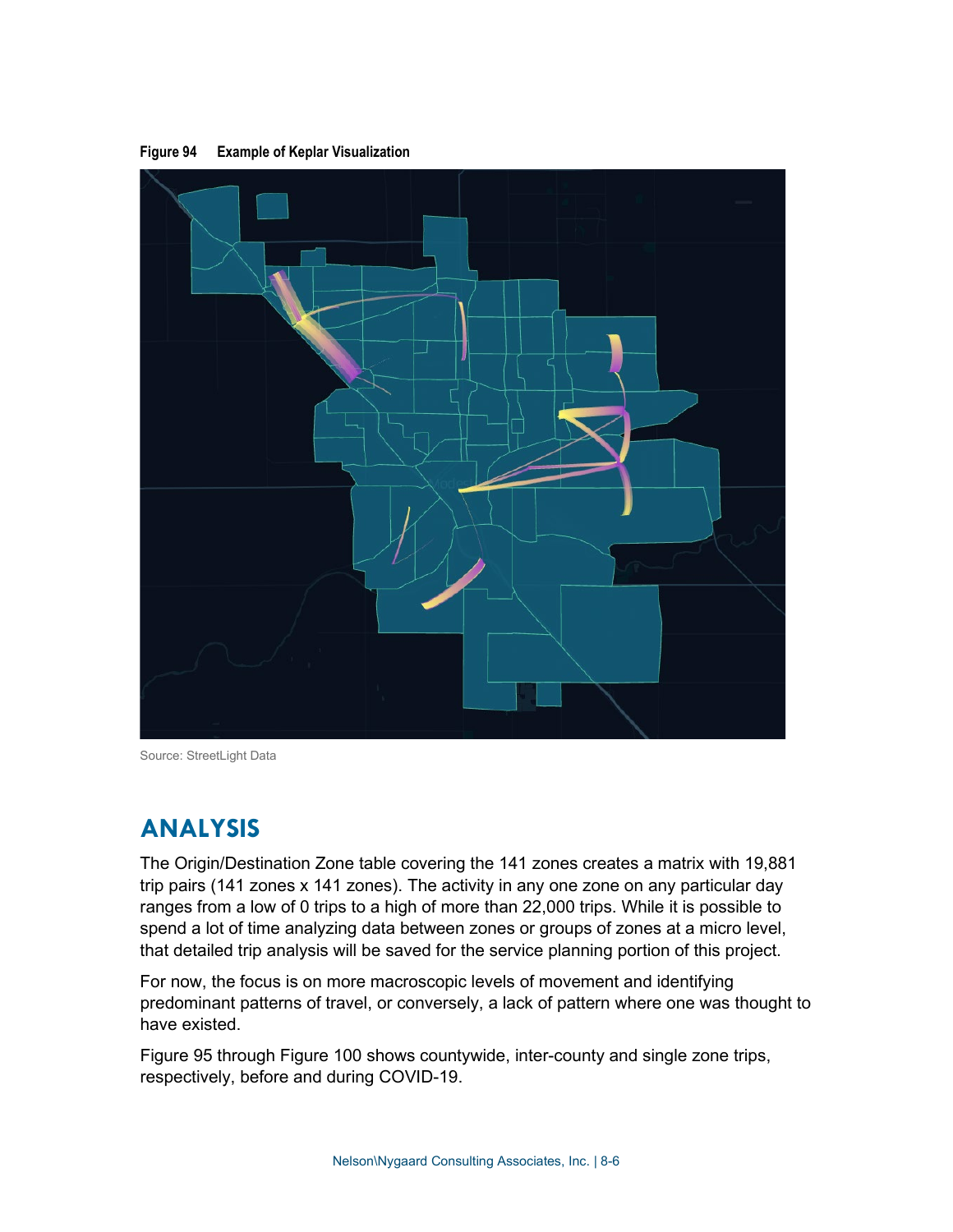The analysis has been categorized to match the way most transit agencies, and specifically operations staff, think about demand markets:

**Local:** These are all types of trips that occur within the main urban areas of Modesto, Ceres, Turlock, Riverbank and Oakdale.

**Intercity:** Commute and non-commute trips that occur between cities within the county.

**Regional:** Primarily long-distance commute trips that cross county lines

Summary tables showing the changes between May 2019 (Pre-COVID) and May 2021 (COVID) are included in Figure 94 and [Figure 96.](#page-8-0) Note that travel within the same zone is also captured in the "In County" column as a percentage of total in-county trips. Analysis of this data follows.

In [Figure 97,](#page-6-0) total trip activity for all days and time periods for trips that started and ended within Stanislaus County, declined during COVID-19 by a range of 15 to 21%. This is consistent with similar areas throughout California. Also worth noting is that there is almost as much daily activity on weekends as there is on weekdays. This will be an important consideration during the service planning process when decisions are made on how much service to provide on weekends versus weekdays.

In [Figure 98,](#page-8-1) one surprising finding is that the total weekday movement across the county line barely changed from Pre-COVID to during COVID. More surprising is that the amount of movement on weekday evenings and on weekends increased by a few percentage points.

<span id="page-6-0"></span>Trips that stayed within a zone are considered the most "local" of all trips [\(Figure 99\)](#page-9-0). These trips declined by anywhere from 15 to 27%. With most schools closed during the pandemic and substituted with remote learning, it should be no surprise that there was a significant drop off in local travel activity. In addition, the decrease in weekend activity might be linked to the shutdown of various social/recreational locations.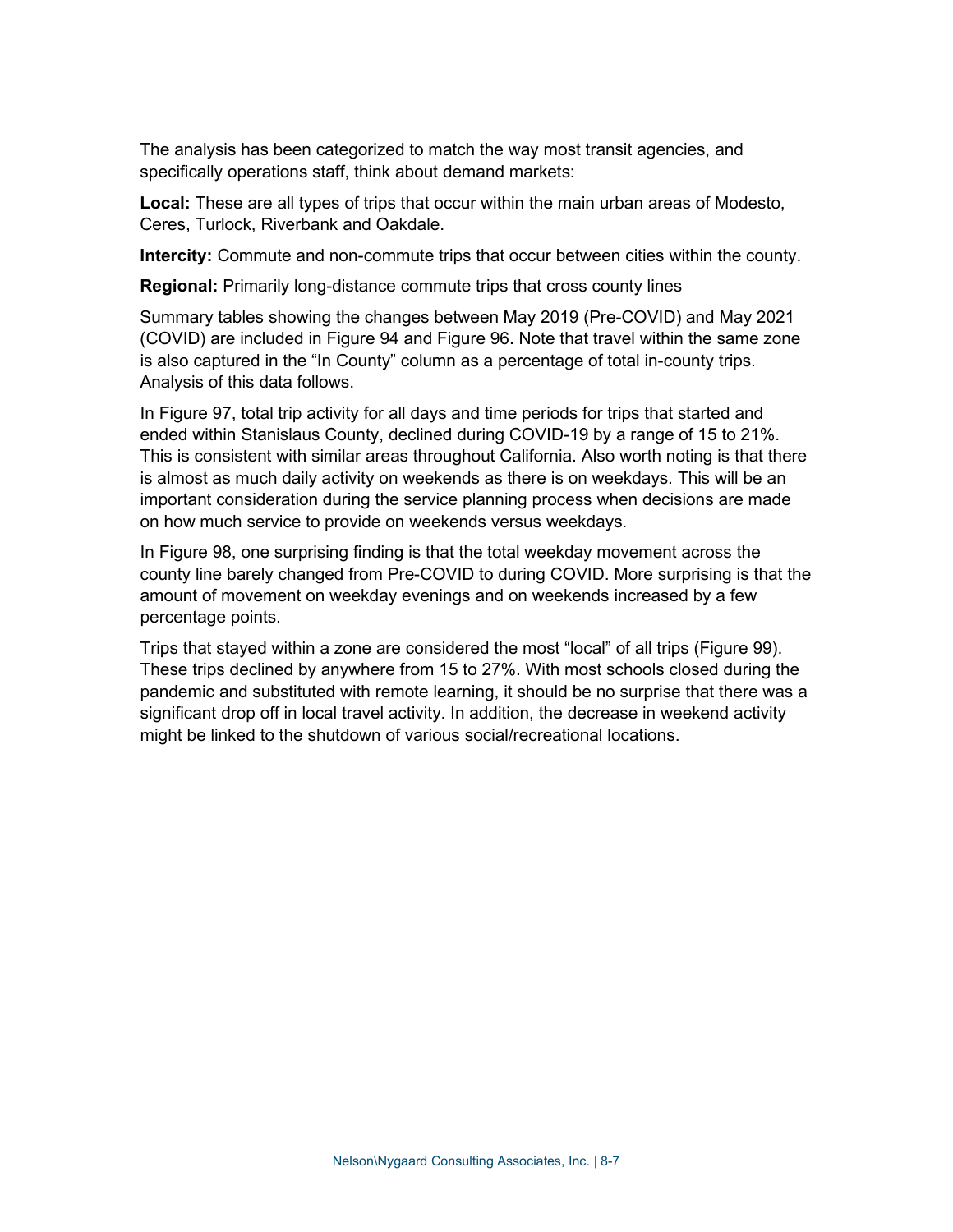#### **Existing Conditions Report**

Stanislaus Regional Transit Authority

#### **Figure 95 Travel Patterns by Day of Week**

| <b>Time Period</b>          | <b>Same</b><br><b>Zone</b> | In County | Regional | % In<br><b>County</b> | $\%$<br><b>Regional</b> |
|-----------------------------|----------------------------|-----------|----------|-----------------------|-------------------------|
| Pre-COVID, Weekday, All Day | 194,323                    | 396,562   | 177,807  | 89%                   | 11%                     |
| COVID, Weekday, All Day     | 147,086                    | 1,105,276 | 170,433  | 87%                   | 13%                     |
| Pre-COVID, Weekend, All Day | 153,039                    | 1,116,239 | 155,492  | 88%                   | 12%                     |
|                             |                            |           |          |                       |                         |
| COVID, Weekend, All Day     | 123,539                    | 948,603   | 162,432  | 85%                   | 15%                     |

Source: StreetLight Data

#### **Figure 96 Travel Pattern by Peak Commute Hours**

<span id="page-7-0"></span>

| <b>Time Period</b>                         | <b>Same</b><br><b>Zone</b> | <b>In County</b> | <b>Regional</b> | $%$ In<br><b>County</b> | $\%$<br><b>Regional</b> |
|--------------------------------------------|----------------------------|------------------|-----------------|-------------------------|-------------------------|
| Pre-COVID, Weekday, Morning Peak (8am-9am) | 9,151                      | 64,149           | 10,100          | 86%                     | 14%                     |
| COVID, Weekday, Morning Peak (8am-9am)     | 7,381                      | 52,911           | 8,755           | 86%                     | 14%                     |
|                                            |                            |                  |                 |                         |                         |
| Pre-COVID, Weekday, Evening Peak (4pm-6pm) | 27,308                     | 217,037          | 29,185          | 88%                     | 12%                     |
| COVID, Weekday, Evening Peak (4pm-6pm)     | 19,938                     | 173,003          | 27,313          | 86%                     | 14%                     |
|                                            |                            |                  |                 |                         |                         |
| Pre-COVID, Weekday, Evening (7pm-9pm)      | 20,263                     | 134,912          | 15,481          | 90%                     | 10%                     |
| COVID, Weekday, Evening (7pm-9pm)          | 17,305                     | 111,991          | 15,664          | 88%                     | 12%                     |

Source: StreetLight Data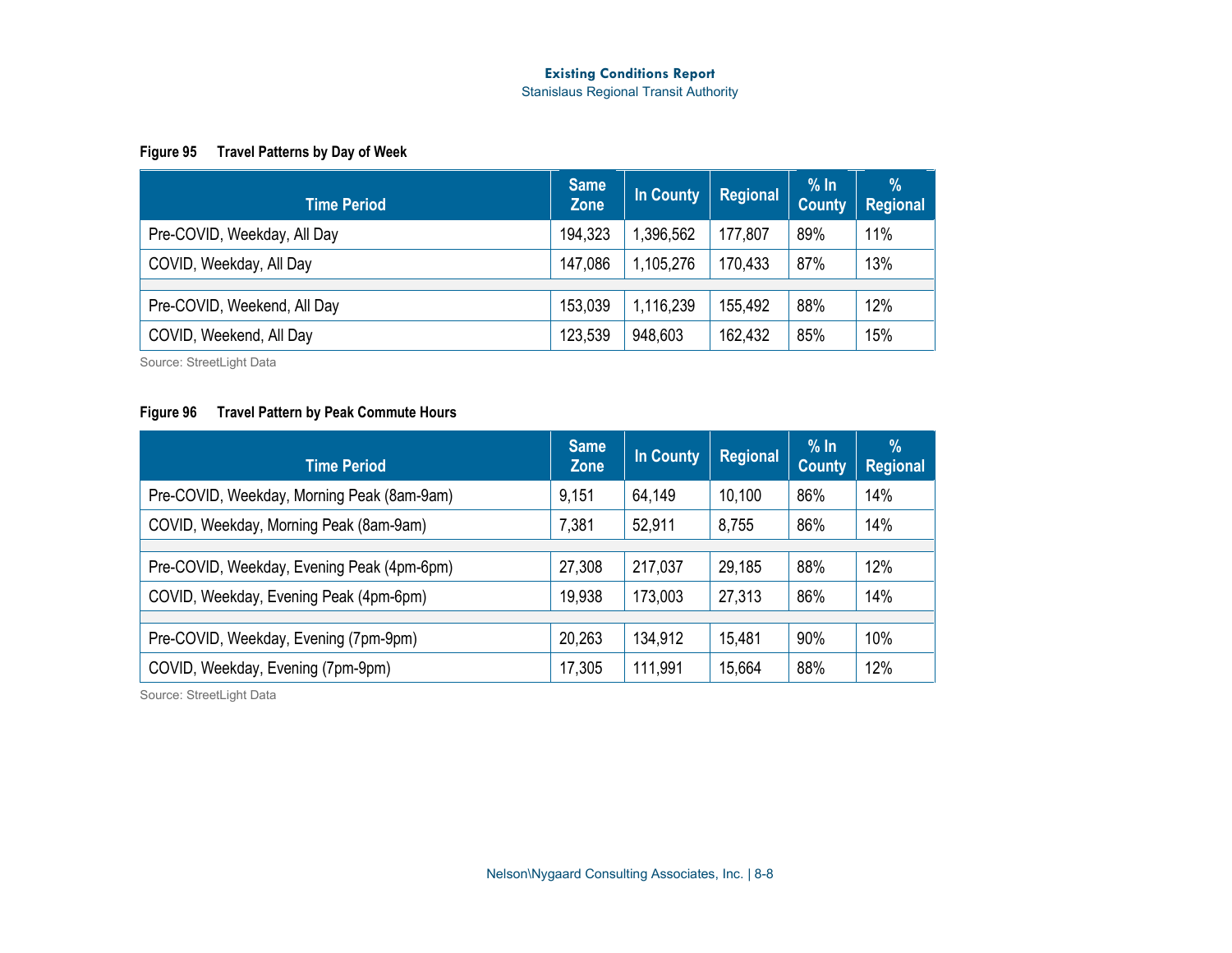### **Figure 97 Travel Patterns by Day of Week, Midday**

| <b>Time Period</b>                    | <b>Same</b><br><b>Zone</b> | In County | <b>Regional</b> | % In<br><b>County</b> | $\frac{9}{6}$<br><b>Regional</b> |
|---------------------------------------|----------------------------|-----------|-----------------|-----------------------|----------------------------------|
| Pre-COVID, Weekday, Midday (11am-1pm) | 25,533                     | 177,670   | 17,050          | 91%                   | 9%                               |
| COVID, Weekday, Midday (11am-1pm)     | 21,541                     | 146,131   | 16,785          | 90%                   | 10%                              |
|                                       |                            |           |                 |                       |                                  |
| Pre-COVID, Weekend, Midday (11am-1pm) | 24,205                     | 178,772   | 21,363          | 89%                   | 11%                              |
| COVID, Weekend, Midday (11am-1pm)     | 18,871                     | 152,727   | 23,618          | 87%                   | 13%                              |

Source: StreetLight Data

### <span id="page-8-0"></span>**Figure 98 Total Movements within Stanislaus County**

|                                 | Pre-Covid (2019) | <b>During Covid (2021)</b> | % Change |
|---------------------------------|------------------|----------------------------|----------|
| Weekday, All Day                | 1,396,562        | 1,105,276                  | $-21%$   |
| Weekday, Morning Peak (8am-9am) | 64,149           | 52,911                     | $-18%$   |
| Weekday, Midday (11am-1pm)      | 177,670          | 146,131                    | $-18%$   |
| Weekday, Evening Peak (4pm-6pm) | 217,037          | 173,003                    | $-20%$   |
| Weekday, Evening (7pm-9pm)      | 134,912          | 111,991                    | $-17%$   |
| Weekend, All Day                | 1,116,239        | 948,603                    | $-15%$   |
| Weekend, Midday (11am-1pm)      | 178,772          | 152,727                    | $-15%$   |

<span id="page-8-1"></span>Source: StreetLight Data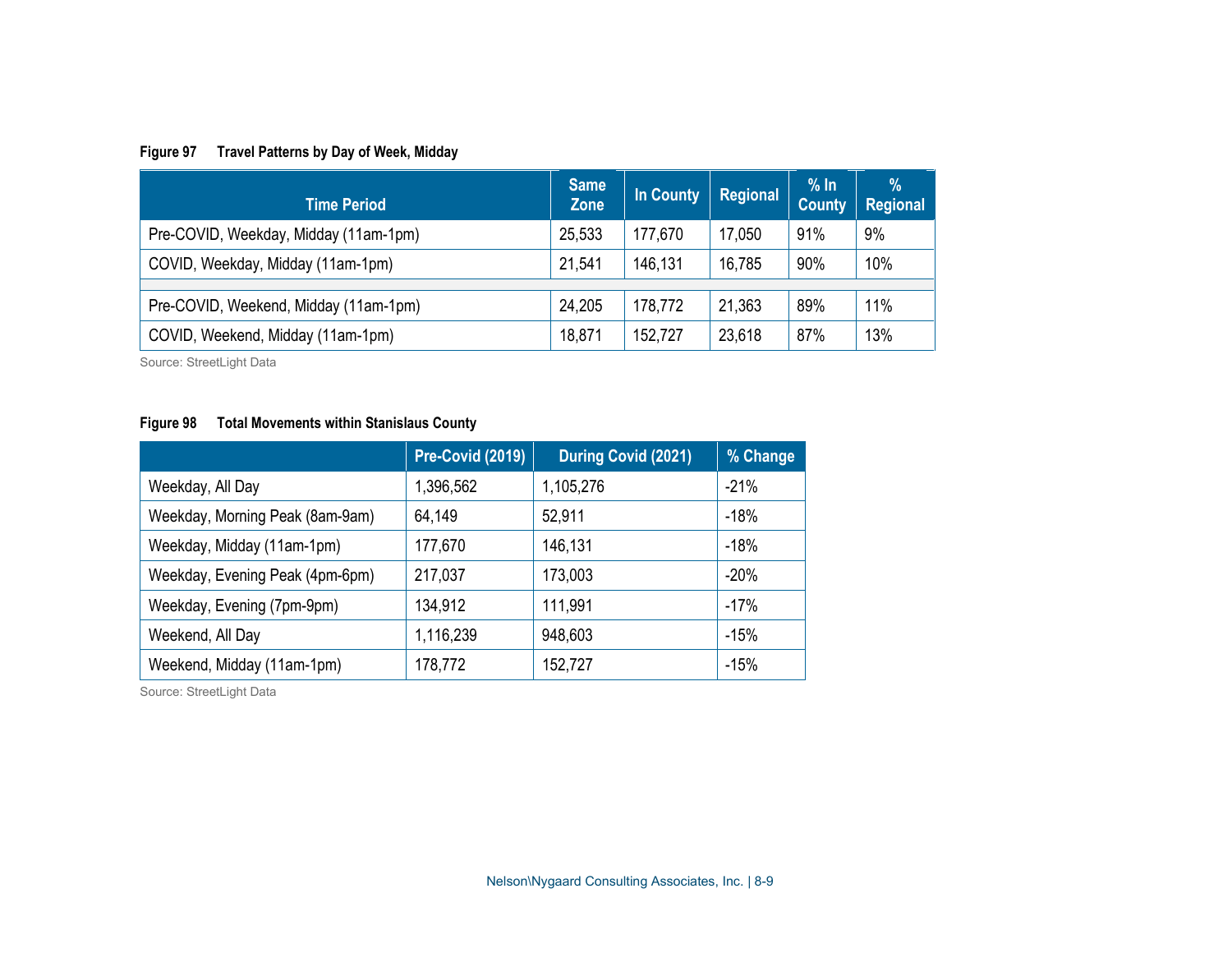### **Existing Conditions Report**

Stanislaus Regional Transit Authority

|                                 | Pre-Covid (2019) | During Covid (2021) | % Change |
|---------------------------------|------------------|---------------------|----------|
| Weekday, All Day                | 177,807          | 170,433             | $-4%$    |
| Weekday, Morning Peak (8am-9am) | 10,100           | 8,755               | $-13%$   |
| Weekday, Midday (11am-1pm)      | 17,050           | 16,785              | $-2%$    |
| Weekday, Evening Peak (4pm-6pm) | 29,185           | 27,313              | $-6%$    |
| Weekday, Evening (7pm-9pm)      | 15,481           | 15,664              | $+1%$    |
| Weekend, All Day                | 155,492          | 162,432             | $+4%$    |
| Weekend, Midday (11am-1pm)      | 21,363           | 23,618              | $+11%$   |

#### **Figure 99 Total Movements Between Stanislaus County and Other Counties**

Source: StreetLight Data

### <span id="page-9-0"></span>**Figure 100 Total Movements that Stayed within a Stanislaus Zone**

|                                 | Pre-Covid (2019) | During Covid (2021) | % Change |
|---------------------------------|------------------|---------------------|----------|
| Weekday, All Day                | 194,323          | 147,086             | $-24%$   |
| Weekday, Morning Peak (8am-9am) | 9,151            | 7,381               | $-19%$   |
| Weekday, Midday (11am-1pm)      | 25,533           | 21,541              | $-16%$   |
| Weekday, Evening Peak (4pm-6pm) | 27,308           | 19,938              | $-27%$   |
| Weekday, Evening (7pm-9pm)      | 20,263           | 17,305              | $-15%$   |
| Weekend, All Day                | 153,039          | 123,539             | $-19%$   |
| Weekend, Midday (11am-1pm)      | 24,205           | 18,871              | $-22%$   |

Source: StreetLight Data

# **Top Ten Origin/Destination Pair Analysis**

To explore the travel patterns in more detail, the top local, intercity, and regional pairs for 16 Stanislaus County communities.

The following guiding questions were used to identify significant pairs:

**Local:** Is there enough local travel to warrant some level of local public transit service?

**Intercity:** For travel within Stanislaus County, what are the top three to five trip pairs?

**Regional:** For travel that crosses the county line, is there a significant amount of activity compared to other markets? If yes, what are the top destinations?

### **Local Demand**

[Figure 101](#page-10-0) looks at the number of trips that start and end within each community. Communities with higher levels of travel are those most likely to be able to support some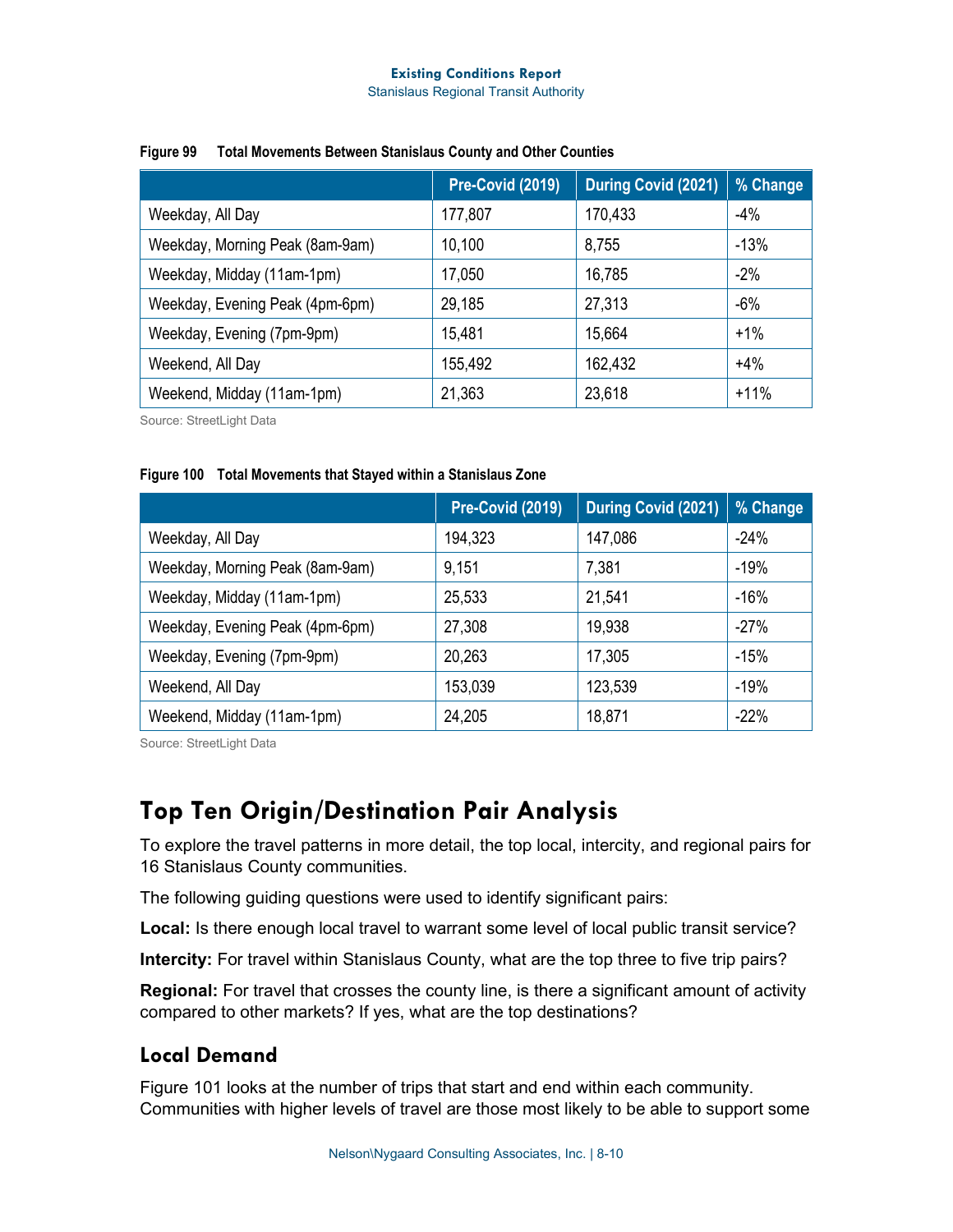level of transit service. This data is one piece of the overall travel flows within and out of the county. Although there is no true cutoff point for when local service is likely to be effective, there is a natural cutoff point for amount of internal traffic flow with Hughson at almost 8,000 daily weekday trips, and Denair's 1,800.

Within Modesto, the analysis showed there are several local origin/destination pairs of interest:

- **Downtown is a major destination from almost everywhere in the city**
- **Southwest Modesto has a strong connection with Cost Less Shopping** (Carpenter/Kansas), the Vintage Faire Mall and Modesto Junior College East
- East Modesto (bordered by Scenic, Claus, Floyd and Lakewood) has a strong connection to the Highway 132 Corridor and downtown Modesto
- The Vintage Faire Mall is still a very important destination for most zones in Modesto
- The McHenry Avenue Corridor between downtown to Kiernan Avenue is strong

| <b>Trip Origin</b><br>and Destination | <b>Potential Local</b><br><b>Transit Demand</b> | <b>Weekday Daily</b><br><b>Vehicle Trips</b> |
|---------------------------------------|-------------------------------------------------|----------------------------------------------|
| Modesto                               |                                                 | 847,212                                      |
| <b>Turlock</b>                        |                                                 | 265,329                                      |
| Ceres                                 |                                                 | 94,983                                       |
| Oakdale                               |                                                 | 82,539                                       |
| Patterson                             |                                                 | 59,343                                       |
| Riverbank                             |                                                 | 32,137                                       |
| Salida                                |                                                 | 13,090                                       |
| Newman                                |                                                 | 13,041                                       |
| Waterford                             |                                                 | 9,579                                        |
| Hughson                               |                                                 | 7,980                                        |
| Denair                                | ×                                               | 1,832                                        |
| Keyes                                 | ×                                               | 829                                          |
| Empire                                | $\overline{\mathbf{x}}$                         | 617                                          |
| Westley/Grayson                       | $\mathbf x$                                     | 280                                          |
| Crows Landing                         | $\mathbf x$                                     | < 100                                        |
| Hickman                               | ×                                               | < 100                                        |

### <span id="page-10-0"></span>**Figure 101 Demand for Local Transit Service**

Source: Streetlight Data, 2021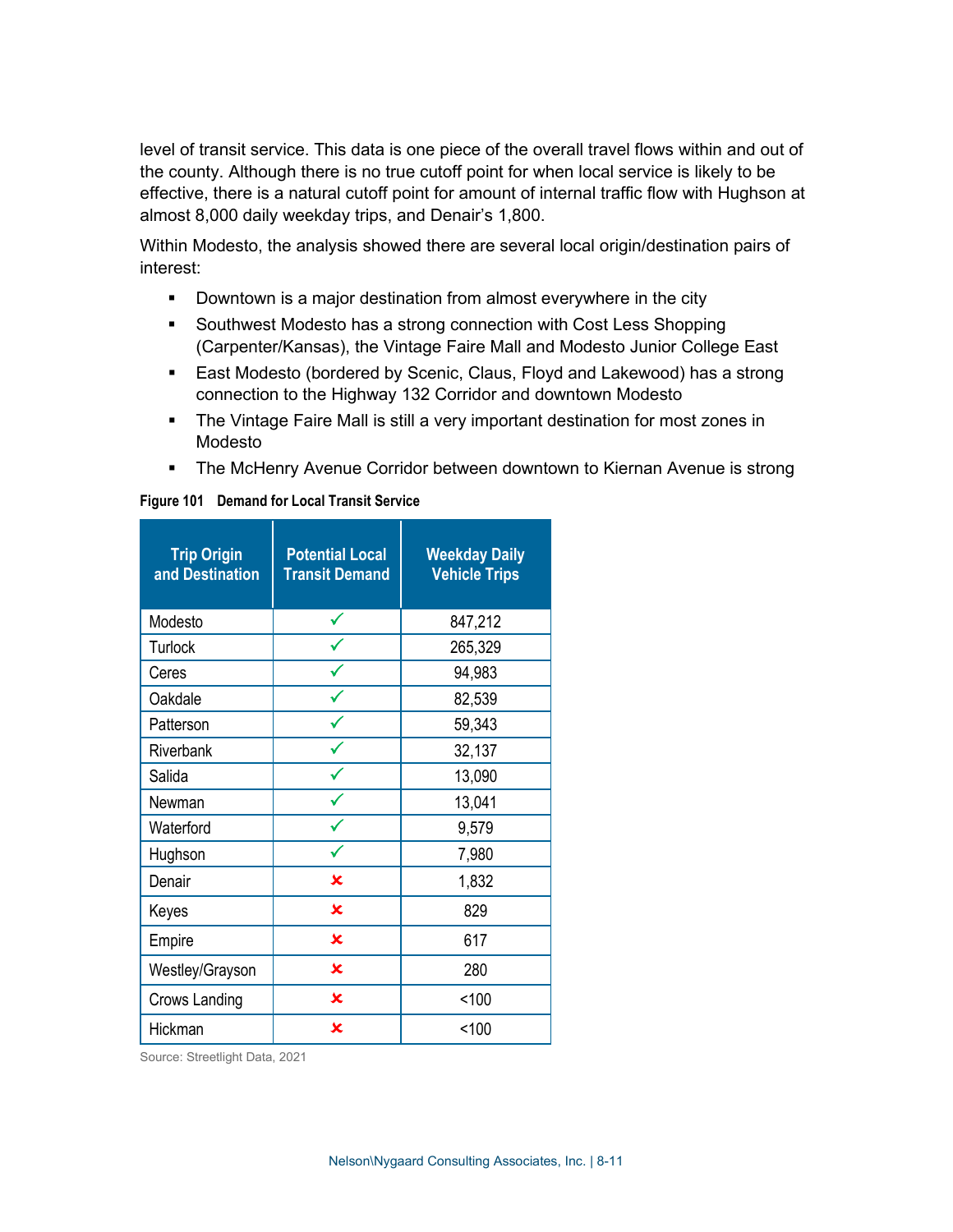# **Intercity Demand**

### **Figure 102 Top Intercity Destinations**

| <b>City of Origin</b> | <b>Destination 1</b>                                            | <b>Destination 2</b>                                                 | <b>Destination 3</b>                                      | <b>Destination 4</b>          | <b>Destination 5</b>                  |
|-----------------------|-----------------------------------------------------------------|----------------------------------------------------------------------|-----------------------------------------------------------|-------------------------------|---------------------------------------|
| Ceres                 | Turlock (west of Hwy 99)                                        | Hughson                                                              | <b>SW Modesto</b>                                         | Downtown Modesto              | Modesto - Highway 132 (north<br>side) |
| Crows Landing         | Newman                                                          | Patterson                                                            | $\overline{\phantom{a}}$                                  | $\overline{\phantom{a}}$      | $\overline{\phantom{a}}$              |
| Denair                | Turlock (mostly north of West Main St)                          | --                                                                   | $\overline{\phantom{a}}$                                  | $\overline{\phantom{a}}$      | $\overline{\phantom{a}}$              |
| Empire                | Modesto - N/S of Hwy 132 between<br>Empire and Downtown Modesto | Downtown Modesto                                                     | Ceres                                                     | $\overline{\phantom{a}}$      | $\overline{\phantom{a}}$              |
| Keyes                 | Turlock (mostly north of West Main St)                          | Hughson                                                              | Ceres                                                     | $\overline{\phantom{a}}$      | $\overline{\phantom{a}}$              |
| Hickman               | Waterford                                                       | -−                                                                   |                                                           | $\overline{\phantom{a}}$      | $\overline{\phantom{a}}$              |
| Hughson               | Turlock                                                         | Ceres                                                                | Modesto, N/S of Hwy 132<br>between Empire and<br>Downtown | Downtown Modesto              | $\overline{\phantom{a}}$              |
| Modesto               | Ceres (especially from SW Modesto)                              | Lathrop/Manteca                                                      | $\overline{\phantom{a}}$                                  | $\overline{a}$                | $\overline{\phantom{a}}$              |
| Newman                | Patterson                                                       | Crows Landing                                                        | Turlock (north of West Main<br>St)                        |                               | $\overline{\phantom{a}}$              |
| Oakdale               | Riverbank                                                       | Lathrop/Manteca                                                      | Escalon                                                   | $\overline{\phantom{a}}$      | $\overline{\phantom{a}}$              |
| Patterson             | Newman                                                          | Turlock (west of Hwy<br>99/Costco)                                   | $\overline{\phantom{a}}$                                  | $\overline{\phantom{a}}$      | $\overline{\phantom{a}}$              |
| Riverbank             | Oakdale                                                         | Escalon                                                              | Lathrop/Manteca                                           | Modesto (Oakdale Rd Corridor) | Modesto (McHenry Rd Corridor)         |
| Salida                | Modesto (Vintage Faire Mall)                                    | Modesto (Misc. areas along<br>Hwy 99 north of Vintage Faire<br>mall) | $\sim$                                                    | $\overline{a}$                | --                                    |
| Turlock               | Denair                                                          | Keyes                                                                | Hughson                                                   | Ceres                         | Modesto (Downtown)                    |
| Waterford             | Hickman                                                         | Hughson                                                              | Ceres                                                     | $\overline{\phantom{a}}$      | $\overline{\phantom{a}}$              |
| Westley/Grayson       | Patterson                                                       | --                                                                   | $\overline{\phantom{a}}$                                  | $\overline{\phantom{a}}$      | $\overline{\phantom{a}}$              |

Source: StreetLight Data, Fehr & Peers, 2021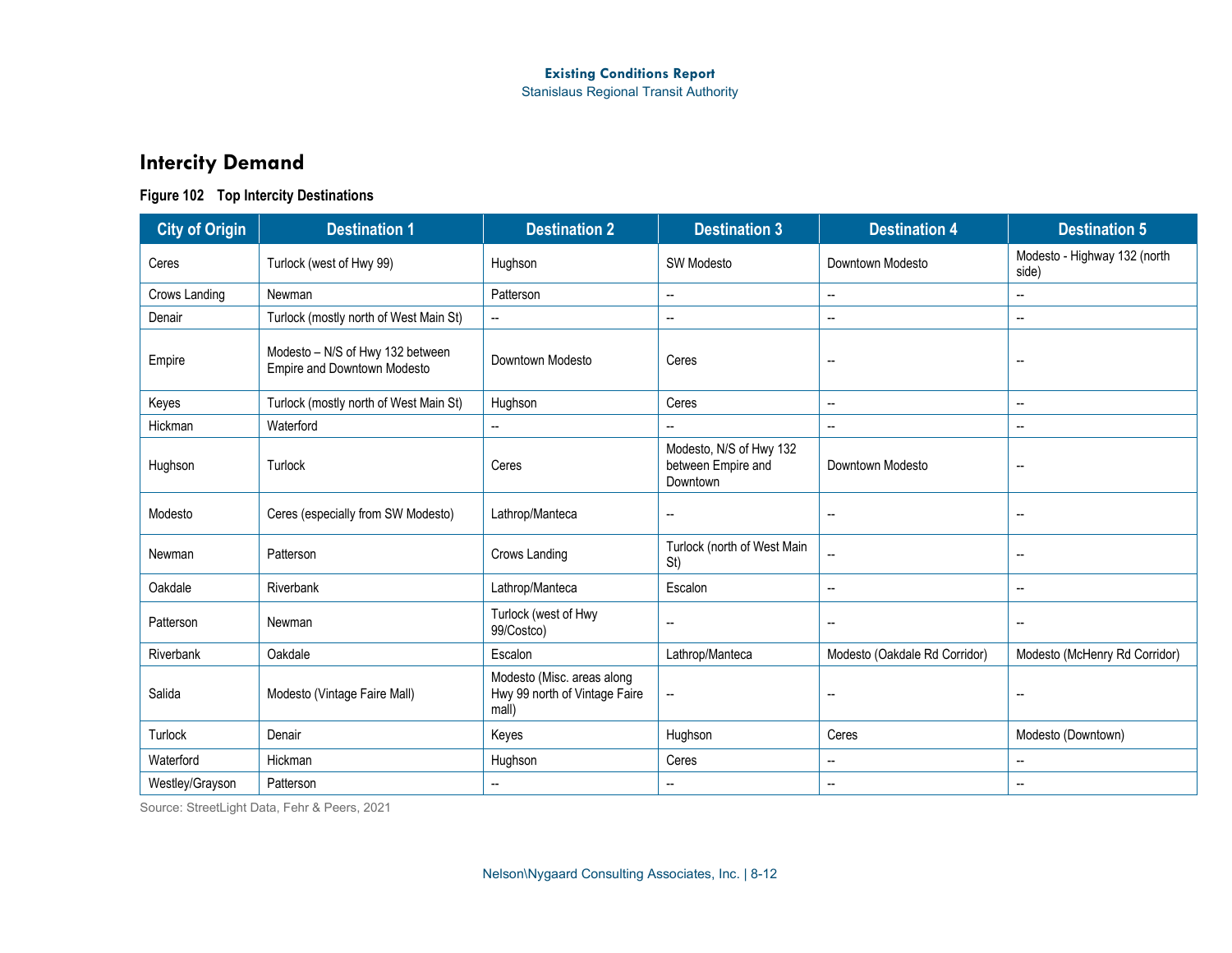### **Regional**

Regional demand among Stanislaus County cities with at least 2,500 daily weekday trips is shown in [Figure 103.](#page-12-0) On a typical weekday, in a 24-hour period 99% of travel is between the County and:

- **Stockton/Lathrop/Manteca: 46%**
- Highway 99 corridor to Merced: 22%
- **Inner San Francisco Bay Area: 11%**
- **Tracy: 6%**
- **Escalon: 6%**
- **Tri-Valley Area (Livermore, Pleasanton, etc.): 6%**
- **Sacramento: 2%**

### <span id="page-12-0"></span>**Figure 103 Regional Demand Patterns**

| <b>Origin</b> | <b>Regional</b><br><b>Demand</b><br>(weekday trips) | <b>Destination (Weekday Trips)</b>                                                 |
|---------------|-----------------------------------------------------|------------------------------------------------------------------------------------|
| Ceres         | 12,700                                              | 1. Stockton/Lathrop/Manteca (44%)<br>2. Hwy 99 Corridor to Merced (22%)            |
| Modesto       | 83,000                                              | 1. Stockton/Lathrop/Manteca (57%)                                                  |
| Newman        | 2,500                                               | 1. SF Bay Area (28%)<br>(Livermore, San Jose)<br>2. Stockton/Lathrop/Manteca (20%) |
| Oakdale       | 9,200                                               | 1. Stockton/Lathrop/Manteca (49%)<br>2. Escalon (23%)                              |
| Patterson     | 8,900                                               | 1. SF Bay Area (31%) (Livermore, San Jose)<br>2. Stockton/Lathrop/Manteca (24%)    |
| Riverbank     | 7,200                                               | 1. Stockton/Lathrop/Manteca (46%)<br>2. Escalon (29%)                              |
| Salida        | 11,500                                              | 1. Stockton/Lathrop/Manteca (74%)                                                  |
| Turlock       | 29,100                                              | 1. Hwy 99 Corridor to Merced (70%)                                                 |
| Crows Landing | < 2,500                                             |                                                                                    |
| Denair        | < 2,500                                             |                                                                                    |
| Empire        | < 2,500                                             |                                                                                    |
| Keyes         | < 2,500                                             |                                                                                    |
| Hickman       | < 2,500                                             |                                                                                    |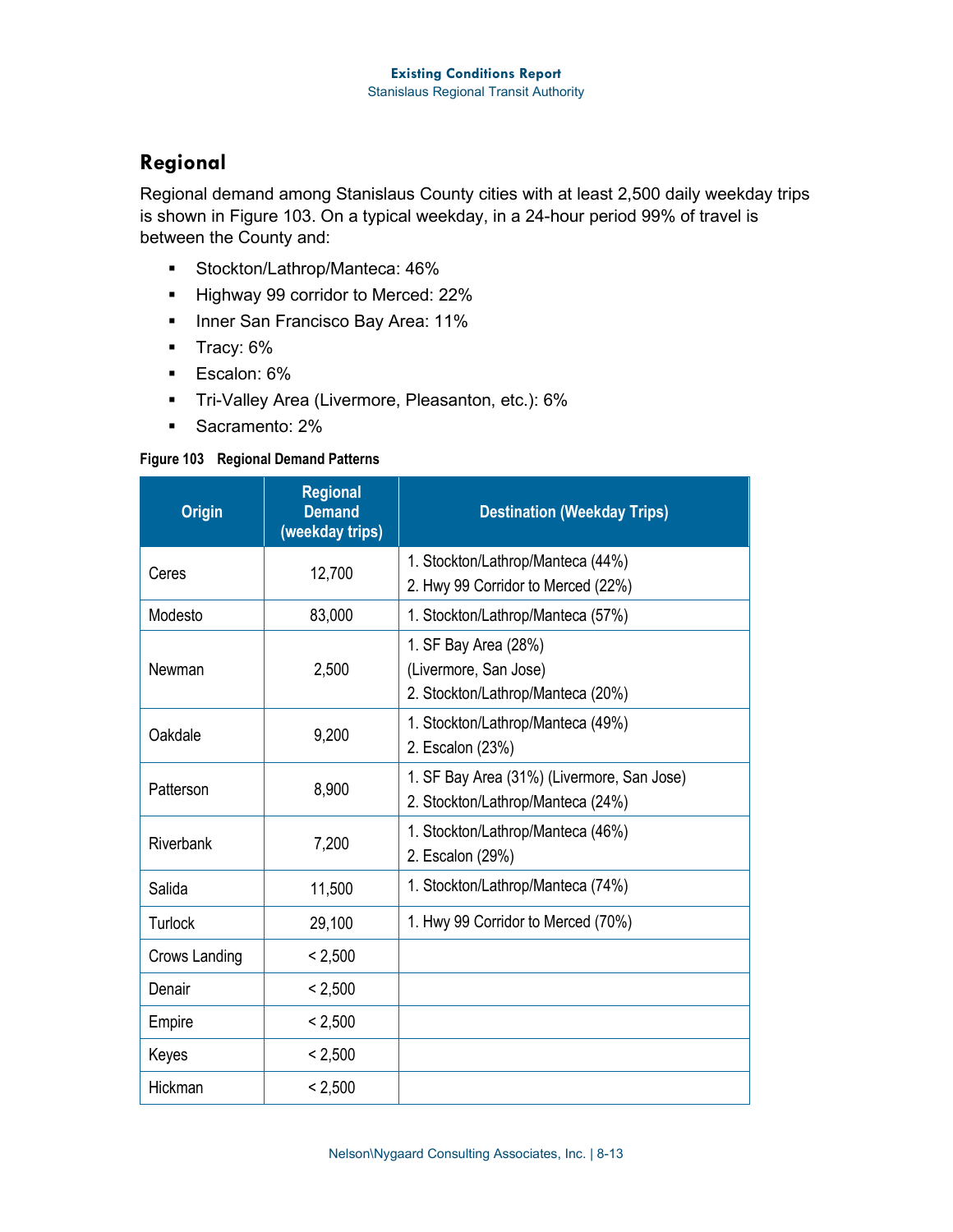| Hughson         | < 2,500 |  |
|-----------------|---------|--|
| Waterford       | < 2,500 |  |
| Westley/Grayson | < 2,500 |  |

Source: StreetLight Data, 2021

# **Transit Corridors Analysis**

In fixed-route transit planning, there will always be a mix of routes that cover less densely populated areas, with an objective to supply a lifeline service throughout the network, as well as routes in more populated areas that consistently carry a lot of people day in and day out.

The analysis in this report is intended to provide a starting point for identifying priorities for allocating resources. At a corridor level, there are three worth discussing based on our review of the data: McHenry Avenue, Paradise Road, and Highway 99.

# **McHenry Avenue/SR 108**

McHenry Avenue is the backbone of the Ride the S system and is the highest ridership corridor in the system. Routes 22, 23, 37, 35, and 60 serve some or all of McHenry Avenue at varying frequencies and hours. In the service planning phase of this project, we will need to examine whether there is an opportunity to make alignment changes to reduce duplication of service or to make schedule adjustments to ensure consistent frequencies.

## **Paradise Road**

The Paradise Road corridor is also served by several routes that operate either on it or adjacent to it. Routes 21, 26, 33 and 36 all provide some service on the corridor, although schedules could be better coordinated. Interestingly, StreetLight data indicated people in that area generally travel within that area, which is worth keeping in mind as service improvements are identified for that area.

## **Highway 99 Corridor between Modesto and Turlock**

The Highway 99 corridor is the most direct route between the two biggest cities in Stanislaus County: Modesto and Turlock. There are several different transit options to travel between the two cities but they may be hard for riders to understand.

Routes 10 and 15 both connect the two cities, with Route 10 being the more direct of the two routes, staying predominantly on Highway 99. However, Route 10 does not operate on Saturdays so riders must take Route 15 instead.

The Turlock-Modesto Shuttle also provides service between the two cities and operates six days a week. The service can pick up and drop off passengers anywhere in the designated zone; however, there is a published schedule so there is a limit to the number of pickups and drop-offs that can be accommodated. The limited number of trips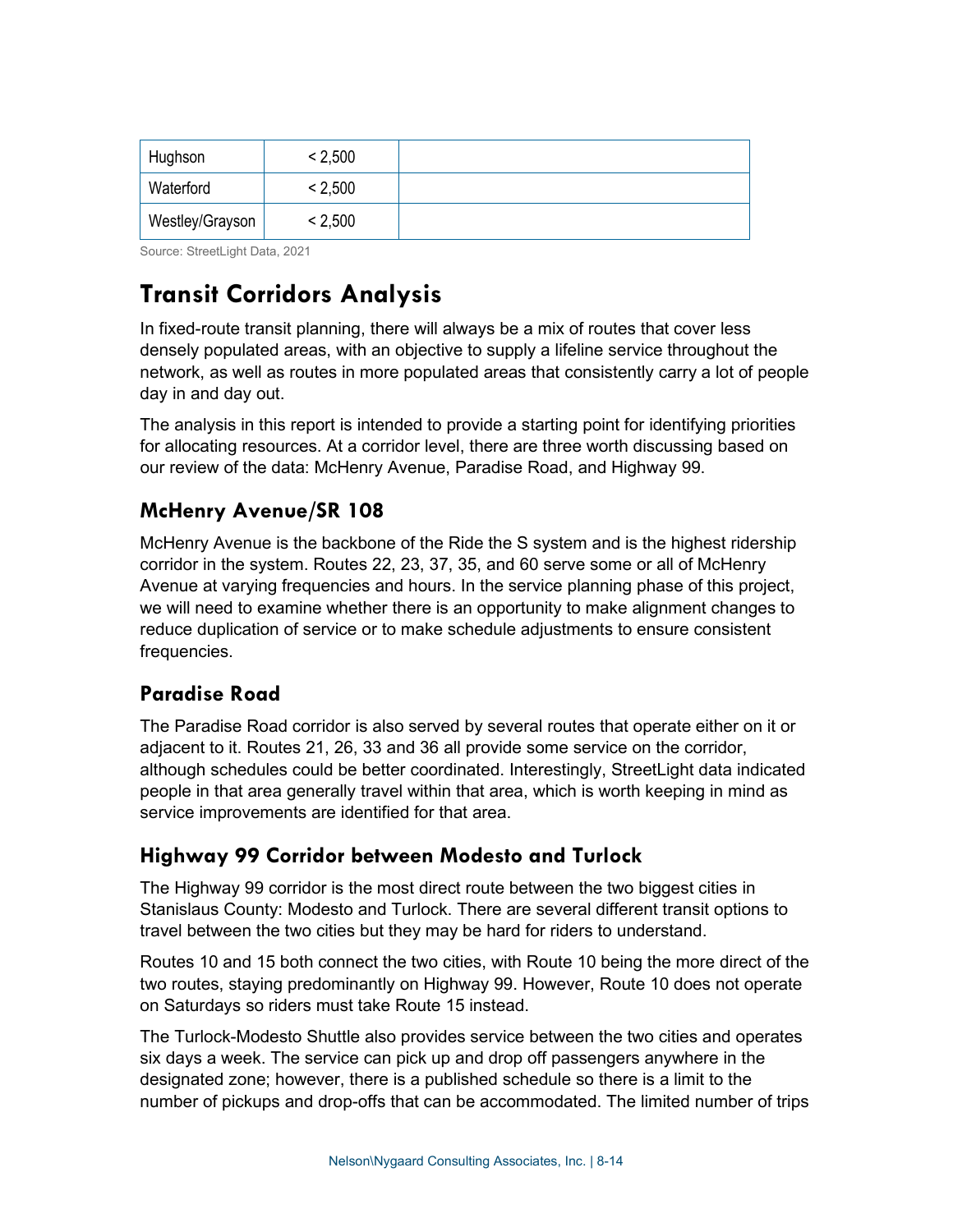(four roundtrips on weekdays, three roundtrips on weekends) coupled with the need to make a reservation further limits the utility of the service.

In addition to Ride the S offering duplicative services within its own network, Routes 10 and 15 duplicate parts of the Turlock Transit system. The other challenge with providing service along this corridor is that Highway 99 continues to get more congested, and for longer spans of time, which have an impact on bus travel time reliability. All these things will be important considerations as we think about how to best serve the corridor.

# **PRELIMINARY CORRIDOR DEMAND FINDINGS**

# **Local Travel**

One of the most interesting findings from the StreetLight data is that downtown Modesto remains a very important destination for almost all zones within the City of Modesto. The combination of civic, retail, and commercial buildings, combined with the on-going redevelopment efforts appear to be maintaining downtown's role as an important hub of activity. This supports justification for keeping the downtown as the center of a hub and spoke transit network.

Opportunities include:

- Consider growing transit demand in Southwest Modesto where the city is embarking on several redevelopment studies. There is already some potential from existing travel between the southwest Paradise corridor and destinations on the west side of the city including Cost for Less Super Market and the Modesto Junior College West Campus.
- **Potential viability of dedicated transit priority projects in corridors such as** Paradise/McHenry/Pelandale, or similar efforts utilizing Oakdale Road.
- Exploring the role of the mall in the transit network and creating more direct services to the mall. Unlike most suburban shopping malls throughout the US, the Vintage Faire Mall remains remarkably viable and is an important destination for trips throughout the City of Modesto and from locations around the County.

# **Intercity Travel**

From city-to-city travel within Stanislaus County, opportunities include:

- Enhanced level of transit service that goes beyond the existing Dial-A-Ride and Route 45W operations due to the level of travel activity stays entirely within the westside communities of Patterson/Newman/Westly/Grayson.
- **The travel connection between Riverbank and the eastside of Modesto,** specifically the areas along both sides of Oakdale Road is potentially a viable corridor for future transit priority project connecting Downtown Modesto with Riverbank. Oakdale Road is an area designated by the City of Modesto for future development.